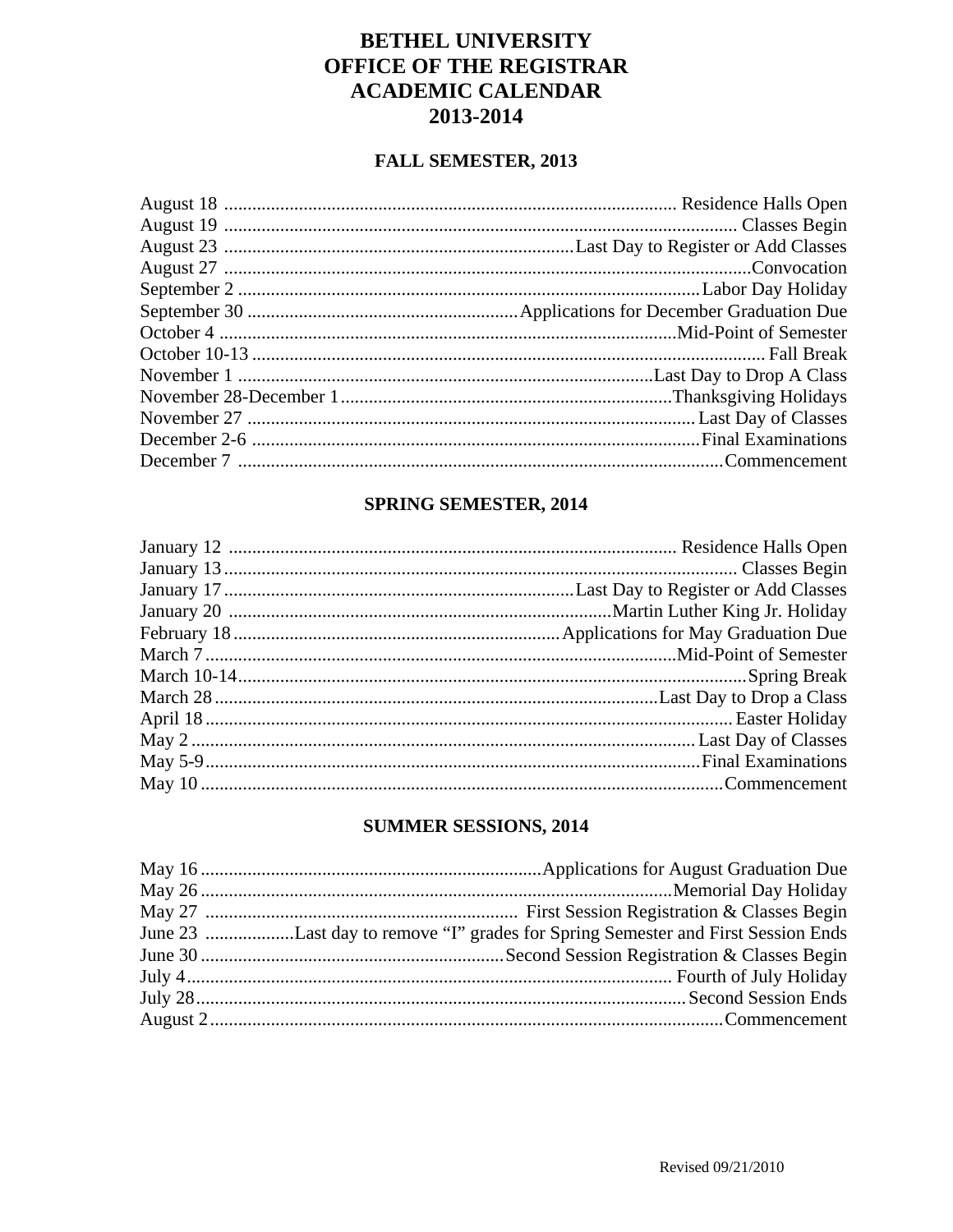# **SEMESTER CALENDAR FALL SEMESTER, 2013**

| 15 August               |                    | <b>Freshman Orientation Begins</b>                                                         |
|-------------------------|--------------------|--------------------------------------------------------------------------------------------|
| 19-23 August            |                    | Drop/Add Period & Late Registration                                                        |
| 19 August               | 8:00am             | <b>Classes Begin</b>                                                                       |
| 23 August               | 4:30 <sub>pm</sub> | Last day to add a course to class list<br>(Registrar's Office)                             |
| 26 August – 1 November  |                    | Courses dropped receive "W" grade<br>(Registrar's Office)                                  |
| 26 August               |                    | Office Schedules & Course Syllabi due<br>(Academic Dean's Office)                          |
| 27 August               | 11:00am            | Opening Convocation (171 <sup>st</sup> Year)                                               |
| 30 August               |                    | Faculty Load Reports and Professional<br>Development Plans due<br>(Academic Dean's Office) |
| 2 September             |                    | Labor Day Holiday                                                                          |
| 6 September             |                    | 3-Week At-Risk Reports Due                                                                 |
| 10 September            |                    | Spring & Summer Semester Schedule<br>Recommendations Due (Registrar's Office)              |
| 13 September            | 4:30 <sub>pm</sub> | Last day to remove "I" grades from Summer<br>Semester                                      |
| 27 September            |                    | 6-Week At-Risk Reports Due                                                                 |
| 30 September            |                    | Applications for December Graduation due<br>(Registrar's Office)                           |
| 1 October               |                    | Spring & Summer Semester Schedules Finalized                                               |
| 4 October               |                    | Mid-Point of Semester                                                                      |
| 10-13 October           |                    | <b>Fall Break</b>                                                                          |
| 18 October              |                    | 9-Week At-Risk Reports Due                                                                 |
| 21 October - 1 November |                    | Spring & Summer Semesters Early Registration                                               |
| 1 November              | 4:30 <sub>pm</sub> | Last day to drop a course (Registrar's Office)                                             |
| 4-8 November            |                    | <b>Student Evaluation of Instruction</b>                                                   |
| 28-29 November          |                    | Thanksgiving Holidays                                                                      |
| 27 November             |                    | Last Day of Classes                                                                        |
| 2-6 December            |                    | <b>Final Examinations</b>                                                                  |
| 6 December              |                    | Fall Semester 2013 ends                                                                    |
| 7 December              |                    | Commencement                                                                               |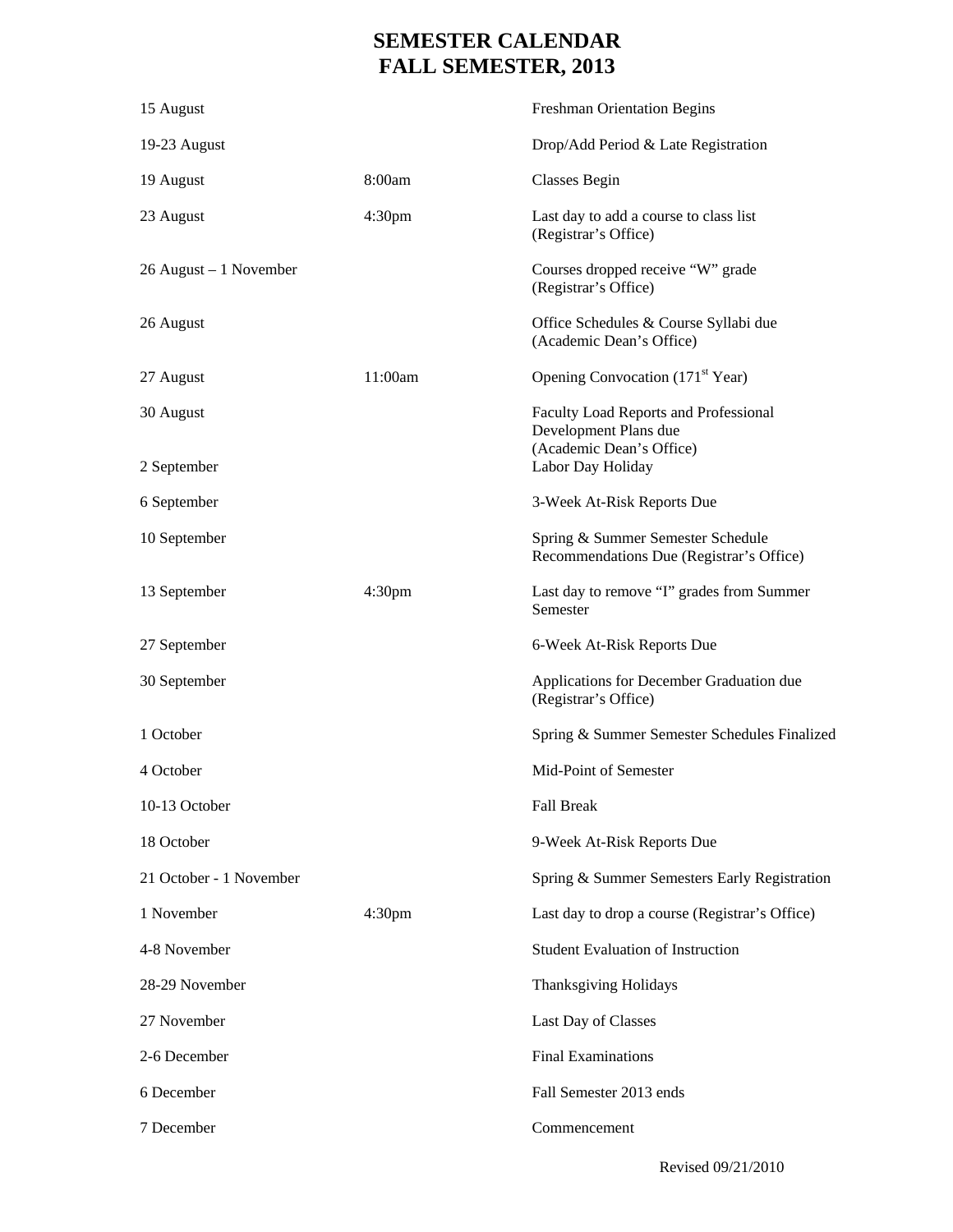# **SEMESTER CALENDAR SPRING SEMESTER, 2014**

| 12 January          | $3:00 \text{ pm}$  | <b>Freshman Orientation Begins</b>                                                                      |
|---------------------|--------------------|---------------------------------------------------------------------------------------------------------|
| 13-17 January       |                    | Drop/Add Period & Late Registration                                                                     |
| 13 January          | 8:00am             | <b>Classes Begin</b>                                                                                    |
| 17 January          | 4:30 <sub>pm</sub> | Last day to add a course to class list<br>(Registrar's Office) & Spring Semester<br>registration closes |
| 20 January          |                    | Martin Luther King, Jr. Holiday                                                                         |
| 20 January-28 March |                    | Courses dropped receive "W" grade<br>(Registrar's Office)                                               |
| 21 January          |                    | Office Schedules & Course Syllabi due<br>(Academic Dean's Office)                                       |
| 24 January          |                    | Faculty Load Reports due<br>(Academic Dean's Office)                                                    |
| 31 January          |                    | 3-Week At-Risk Reports Due                                                                              |
| 4 February          |                    | Fall & Summer Semester Schedule<br>Recommendations Due (Registrar's Office)                             |
| 7 February          | 4:30 <sub>pm</sub> | Last day to remove "I" grades from Fall Semester<br>(Registrar's Office)                                |
| 21 February         |                    | 6-Week At-Risk Reports Due                                                                              |
| 18 February         |                    | Applications for May Graduation Due<br>(Registrar's Office)                                             |
| 25 February         |                    | Summer/Fall Semester Schedules Finalized                                                                |
| 7 March             |                    | Mid-Point of Semester                                                                                   |
| $10-14$ March       |                    | <b>Spring Break</b>                                                                                     |
| 14 March            |                    | 9-Week At-Risk Reports Due                                                                              |
| 28 March            | 4:30 <sub>pm</sub> | Last day to drop a course (Registrar's Office)                                                          |
| 31 March-11 April   |                    | Summer & Fall Semesters Early Registration                                                              |
| 18 April            |                    | Easter Holiday - Good Friday                                                                            |
| 7-11 April          |                    | <b>Student Evaluation of Instruction</b>                                                                |
| 2 May               |                    | Last Day of Classes                                                                                     |
| 5-9 May             |                    | <b>Final Examinations</b>                                                                               |
| 9 May               |                    | Spring Semester 2013 ends                                                                               |
| 10 May              |                    | Commencement                                                                                            |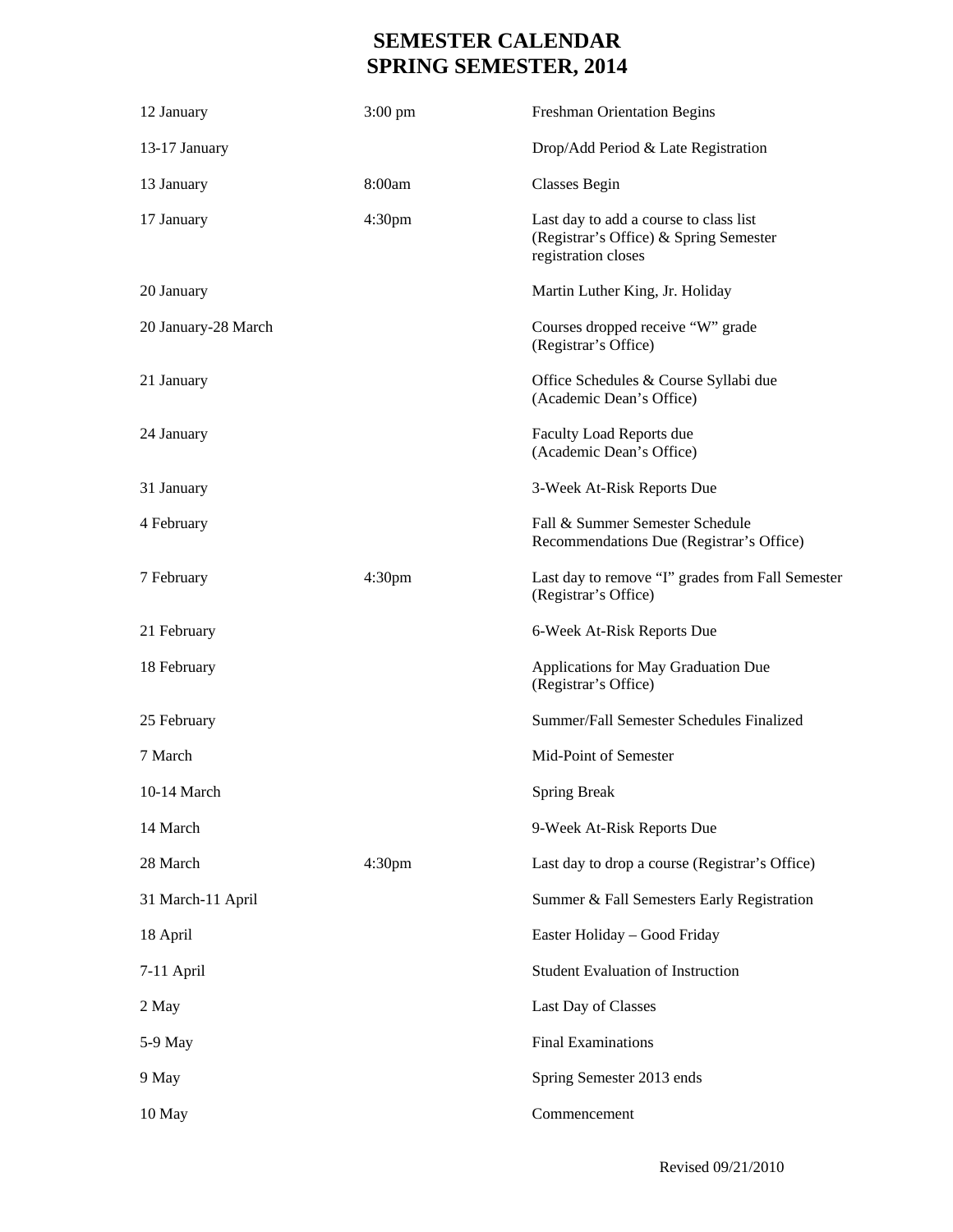### **EXAMINATION SCHEDULE FALL SEMESTER, 2013**

| <b>CLASS TIME</b>                        | $\overline{\text{DAY}}$ | <b>DATE</b> | <b>TIME</b>                        |
|------------------------------------------|-------------------------|-------------|------------------------------------|
| MWF/MW/W/F 12:00, 12:30                  | Monday                  | 12/2        | $9:00am - 11:00am$                 |
| M/MWF/MW/W/WF/F 9:00                     | Monday                  | 12/2        | $12:30 \text{pm} - 2:30 \text{pm}$ |
| T/TTH/TH 9:15, 9:30                      | Monday                  | 12/2        | $3:30 \text{pm} - 5:30 \text{pm}$  |
|                                          |                         |             |                                    |
| <b>MWF/MW/WF/M 11:00</b>                 | Tuesday                 | 12/3        | $9:00am - 11:00am$                 |
| T/TTH/TH 2:15, 2:30, 3:00                | Tuesday                 | 12/3        | $12:30 \text{pm} - 2:30 \text{pm}$ |
| T/TTH/TH 1:00, 1:30                      | Tuesday                 | 12/3        | $3:30 \text{pm} - 5:30 \text{pm}$  |
|                                          |                         |             |                                    |
| MWF/M-F/M/MW/WF/W/F 8:00                 | Wednesday               | 12/4        | $9:00am - 11:00am$                 |
| M-F/M/MWF/W/WF/MW 10:00                  | Wednesday               | 12/4        | $12:30 \text{pm} - 2:30 \text{pm}$ |
| M/T/WTHF/MW/W 4:00, 4:15, 5:00, 5:30 Wed |                         | 12/4        | $3:30 \text{pm} - 5:30 \text{pm}$  |
|                                          |                         |             |                                    |
| M/W/MW/MWF/WF/F 1:00                     | Thursday                | 12/5        | $9:00am - 11:00am$                 |
| TTH/TH/T 8:00                            | Thursday                | 12/5        | $12:30$ pm $- 2:30$ pm             |
| M/MW/W/MWF/F 2:00, 2:30, 3:00            | Thursday                | 12/5        | $3:30 \text{pm} - 5:30 \text{pm}$  |
|                                          |                         |             |                                    |
| T/TTH/TH 12:00, 12:30                    | Friday                  | 12/6        | $9:00am - 11:00am$                 |

**Note:** Final examinations for all evening classes not listed above will be held on the day and time for each class during the week of December  $2 - 6$ .

While an individual student may reschedule a specific exam time with his/her professor, no faculty member may reschedule an ENTIRE class exam time without PRIOR clearance from the Academic Dean.